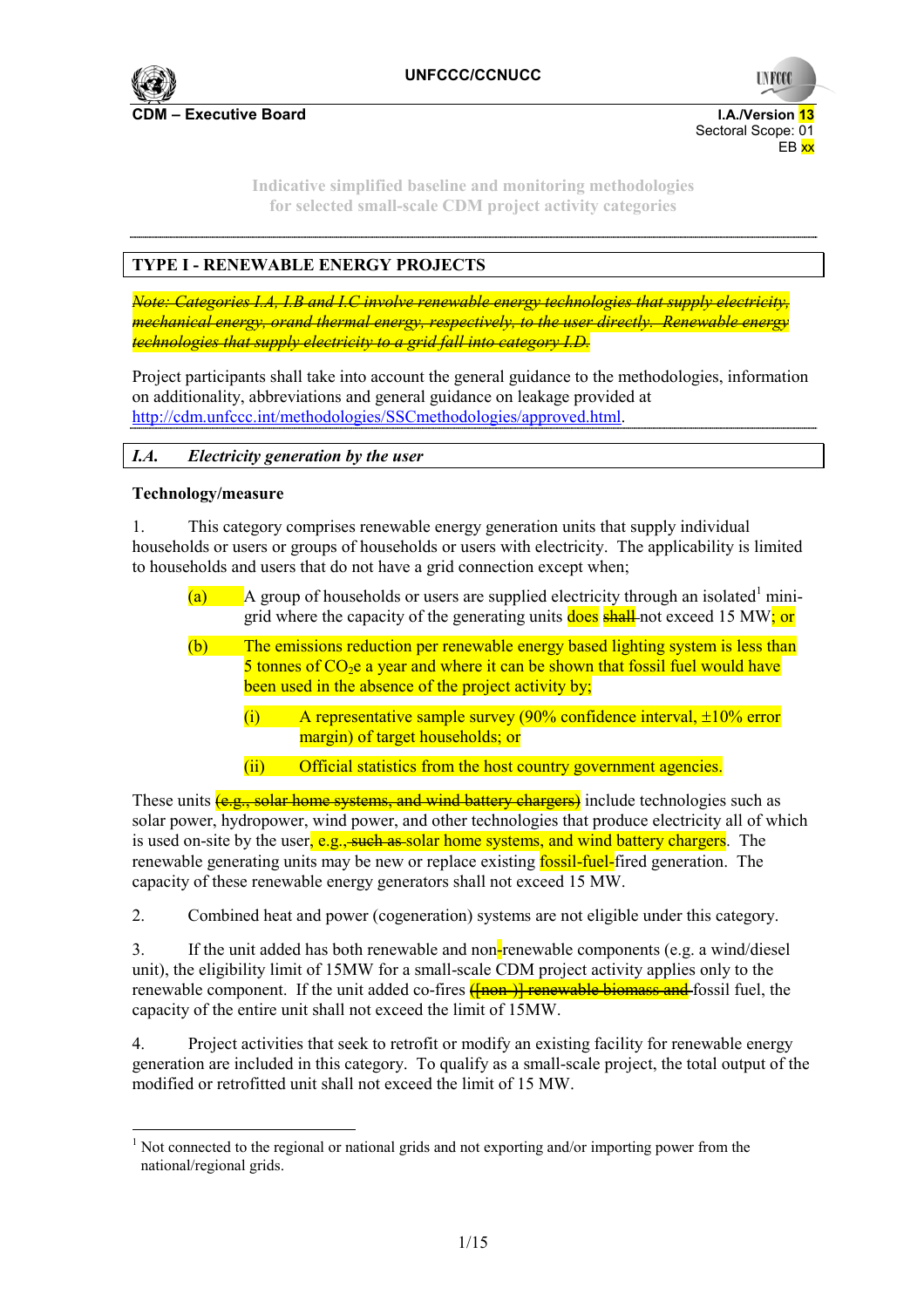

> **Indicative simplified baseline and monitoring methodologies for selected small-scale CDM project activity categories**

*I.A. Electricity generation by the user (cont)*

5. In the case of project activities that involve the addition of renewable energy generation units at an existing renewable power generation facility, the added capacity of the units added by the project should be lower than 15 MW and should be physically distinct<sup>2</sup> from the existing units.

### **Boundary**

6. The physical, geographical site of the renewable energy generating unit and the equipment that uses the electricity produced delineates the project boundary.

#### **Baseline**

7. The energy baseline is the fuel consumption of the technology in use or that would have been used in the absence of the project activity to generate the equivalent quantity of energy<sup>3</sup>, estimated using one of the following three options: The project participants may use one of the following energy baseline formulae:

(a) Option 1:

*E***<sup>B</sup>** *= Σi(ni . ci)/(1 - l)*

$$
E_{BL,y} = \sum_{i} \left( n_i * EC_{i,y} \right) / (1 - l) \tag{1}
$$

Where:

*EBL,y* Annual energy baseline; kWh

|                           | The sum over the group of <i>i</i> renewable energy technologies (e.g., renewable<br>energy technologies for residential households, rural health centres, rural<br>schools, grain millings, water pumping, for irrigation, etc.) implemented as<br>part of the project activity                                                                                                                                           |
|---------------------------|----------------------------------------------------------------------------------------------------------------------------------------------------------------------------------------------------------------------------------------------------------------------------------------------------------------------------------------------------------------------------------------------------------------------------|
| $n_i$                     | Number of consumers supplied by installations of the renewable energy<br>technology belonging to the group of <i>i</i> renewable energy technologies during<br>the year                                                                                                                                                                                                                                                    |
| $EC_{i,\nu}$ $\epsilon_i$ | Estimate of average annual individual energy consumption observed in<br>closest grid electricity systems among rural grid connected consumers<br>belonging to the same group of <i>i</i> renewable energy technologies. If energy<br>consumption is metered, $EC_{i\nu} \epsilon_{\tau}$ is the average energy consumed <sup>4</sup> by<br>consumers belonging to the group of <i>i</i> renewable energy technologies; kWh |

 $2$  Physically distinct units are those that are capable of generating electricity without the operation of existing units, and that do not directly affect the mechanical, thermal, or electrical characteristics of the existing facility. For example, the replacement of the nacelle assembly or blades of a wind battery charger would not be considered "physically distinct".

<sup>&</sup>lt;sup>3</sup> Renewable energy lighting applications shall consider the equivalent level of lighting service instead of energy (See annex 1 of EB 08)

<sup>&</sup>lt;sup>4</sup> Potential oversizing of the power capacity installed or energy generated by the CDM project activity shall not be reflected in the baseline and emissions reduction calculation. For this reason, the energy value taken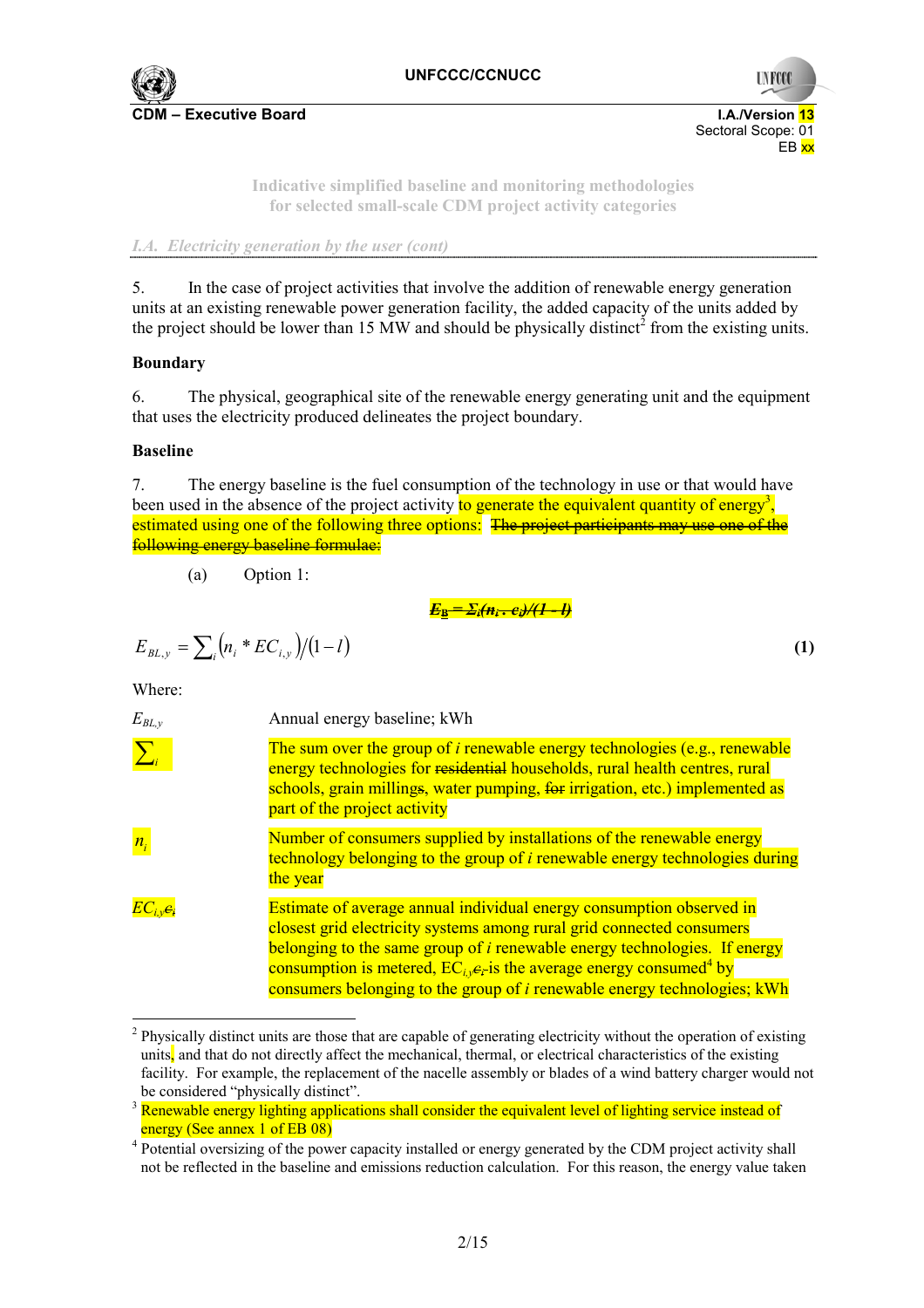

**UNFCC** 

**Indicative simplified baseline and monitoring methodologies for selected small-scale CDM project activity categories** 

*I.A. Electricity generation by the user (cont)*

|                       | Average technical distribution losses that would have been observed in diesel<br>powered mini-grids installed by public programies or distribution companies<br>in isolated areas, expressed as a fraction <sup>5</sup>                                                                                                                                                                                      |     |
|-----------------------|--------------------------------------------------------------------------------------------------------------------------------------------------------------------------------------------------------------------------------------------------------------------------------------------------------------------------------------------------------------------------------------------------------------|-----|
| $\bm{E}_{\mathbf{R}}$ | annual energy baseline; in kWh/y per year.                                                                                                                                                                                                                                                                                                                                                                   |     |
|                       | the sum over the group of "i" renewable energy technologies (e.g., residential, rural health<br>centre, rural school, mills, water pump for irrigation, etc.) implemented as part of the<br><del>project.</del>                                                                                                                                                                                              |     |
|                       | number of consumers supplied by installations of the renewable energy technology<br>belonging to the group of " <i>i</i> " renewable energy technologies during the year.                                                                                                                                                                                                                                    |     |
|                       | estimate of average annual individual consumption (in kWh/y per year) observed in closest<br>grid electricity systems among rural grid connected consumers belonging to the same<br>group of " <i>i</i> " renewable energy technologies. If energy consumption is metered, $e_t$ is the<br>average energy consumed <sup>6</sup> by consumers belonging to the group of "i" renewable energy<br>technologies. |     |
|                       | average technical distribution losses that would have been observed in diesel powered<br>mini-grids installed by public programmes or distribution companies in isolated areas,<br>expressed as a fraction. <sup>7</sup>                                                                                                                                                                                     |     |
|                       | Option 2:<br>(b)<br>$E_{\scriptscriptstyle R}$ = $\Sigma_i \theta_i$ /(1                                                                                                                                                                                                                                                                                                                                     |     |
|                       | $E_{BL, v} = \sum_i EG_{i, v}/(1-l)$                                                                                                                                                                                                                                                                                                                                                                         | (2) |

Where:

 $\overline{a}$ 

*E<sub>BL, y</sub>* **Annual energy baseline; kWh/y** 

into account shall be the energy consumed. It cannot be the electricity output, except if the project participant justifies that it represent a reasonable estimate of the energy that would have been generated by a diesel generator larger than 35 kW and operating with a load factor of at least 50% to provide similar electricity services.

 $<sup>5</sup>$  A reasonable default value for distribution losses on low voltage rural distribution grid could be 20%.</sup>

<sup>&</sup>lt;sup>6</sup> Potential oversizing of the power capacity installed or energy generated by the CDM project activity shall not be reflected in the baseline and emissions reduction calculation. For this reason, the energy value taken into account shall be the energy consumed. It cannot be the electricity output, except if the project participant justifies that it represent a reasonable estimate of the energy that would have been generated by a diesel generator larger than 35 kW and operating with a load factor of at least 50% to provide similar electricity services.

 $<sup>7</sup>$  A reasonable default value for distribution losses on low voltage rural distribution grid could be 20%.</sup>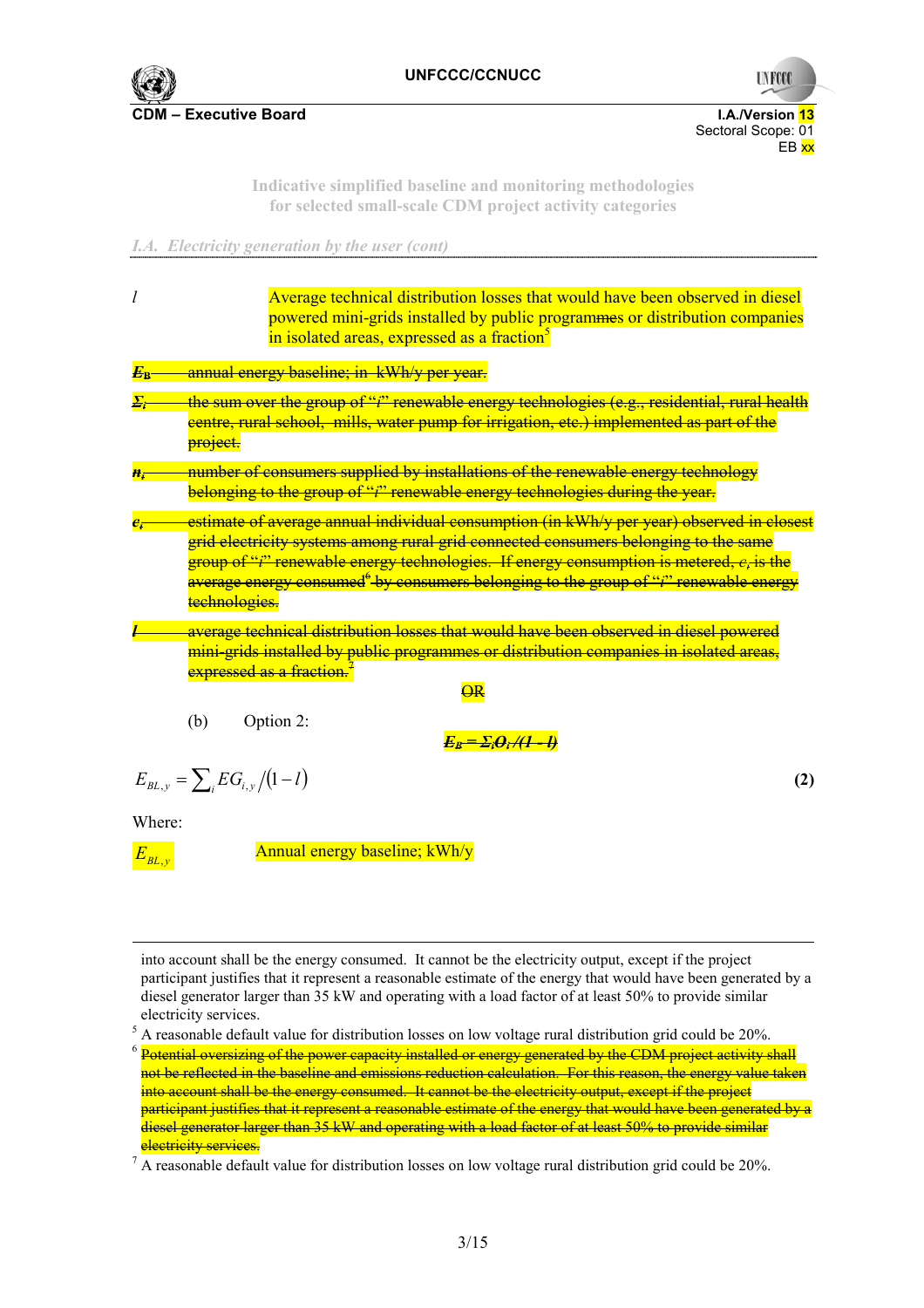

**UNFCCC** 

**Indicative simplified baseline and monitoring methodologies for selected small-scale CDM project activity categories** 

# *I.A. Electricity generation by the user (cont)*

| The sum over the group of <i>i</i> renewable energy technologies (e.g., renewable<br>energy technologies for solar home systems, solar pumps) implemented as part<br>of the project activity                                                                                                                                                                                                                                                                                                                                        |
|-------------------------------------------------------------------------------------------------------------------------------------------------------------------------------------------------------------------------------------------------------------------------------------------------------------------------------------------------------------------------------------------------------------------------------------------------------------------------------------------------------------------------------------|
| The estimated annual output of the renewable energy technologies of the group<br>$EG_i^-$<br>of <i>i</i> renewable energy technologies installed; kWh/y                                                                                                                                                                                                                                                                                                                                                                             |
| Average technical distribution losses that would have been observed in diesel<br>powered mini-grids installed by public programines or distribution companies<br>in isolated areas, expressed as a fraction                                                                                                                                                                                                                                                                                                                         |
| annual energy baseline; in kWh/y per year                                                                                                                                                                                                                                                                                                                                                                                                                                                                                           |
| the sum over the group of "i" renewable energy technologies (e.g., solar home systems,<br>solar pumps) implemented as part of the project.                                                                                                                                                                                                                                                                                                                                                                                          |
| the estimated annual output of the renewable energy technologies of the group of "i"<br>renewable energy technologies installed; (in kWh/y per year)                                                                                                                                                                                                                                                                                                                                                                                |
| average technical distribution losses that would have been observed in diesel powered<br>mini-grids installed by public programmes or distribution companies in isolated areas,<br>expressed as a fraction.                                                                                                                                                                                                                                                                                                                         |
| $\overline{\Theta{\bf R}}$                                                                                                                                                                                                                                                                                                                                                                                                                                                                                                          |
| $\overline{c}$<br>Option 3: The baseline can be a $\overline{A}$ trend adjusted projection of historic fuel<br>consumption is acceptable in situations where an existing technology is replaced.<br>For the specific case of lighting devices a daily usage of 3.5 hours shall be<br>assumed, unless it is demonstrated that the actual usage hours adjusted for<br>seasonal variation of lighting is different based on representatives sample survey<br>$(90\%$ confidence interval $+/-10\%$ error) done for minimum of 90 days. |
| $\frac{8.}{100}$ If the project participants wish to use a different formula to determine $E_{BL}$ , the proposal<br>needs to be accepted in accordance with the modalities for new methodologies for small scale<br>project activities (see paragraph 2 of the general guidance).                                                                                                                                                                                                                                                  |
| For option 1 and option 2 above the emissions baseline is the energy baseline calculated in<br>8.<br>accordance with paragraphs 7a and 7b above times a default emission factor ealeulated as below:                                                                                                                                                                                                                                                                                                                                |
| $BE_{CO_2, v} = E_{BL, v} * EF_{CO_2}$<br>(3)                                                                                                                                                                                                                                                                                                                                                                                                                                                                                       |
| Where:                                                                                                                                                                                                                                                                                                                                                                                                                                                                                                                              |

| $BE_{CO_2,y}$ | Emissions in the baseline in year y; t $CO2$          |
|---------------|-------------------------------------------------------|
| $E_{BL,\nu}$  | Annual energy baseline in year y; kWh                 |
| $EF_{CO2}$    | $CO2$ emission factor per unit of energy; t $CO2/kWh$ |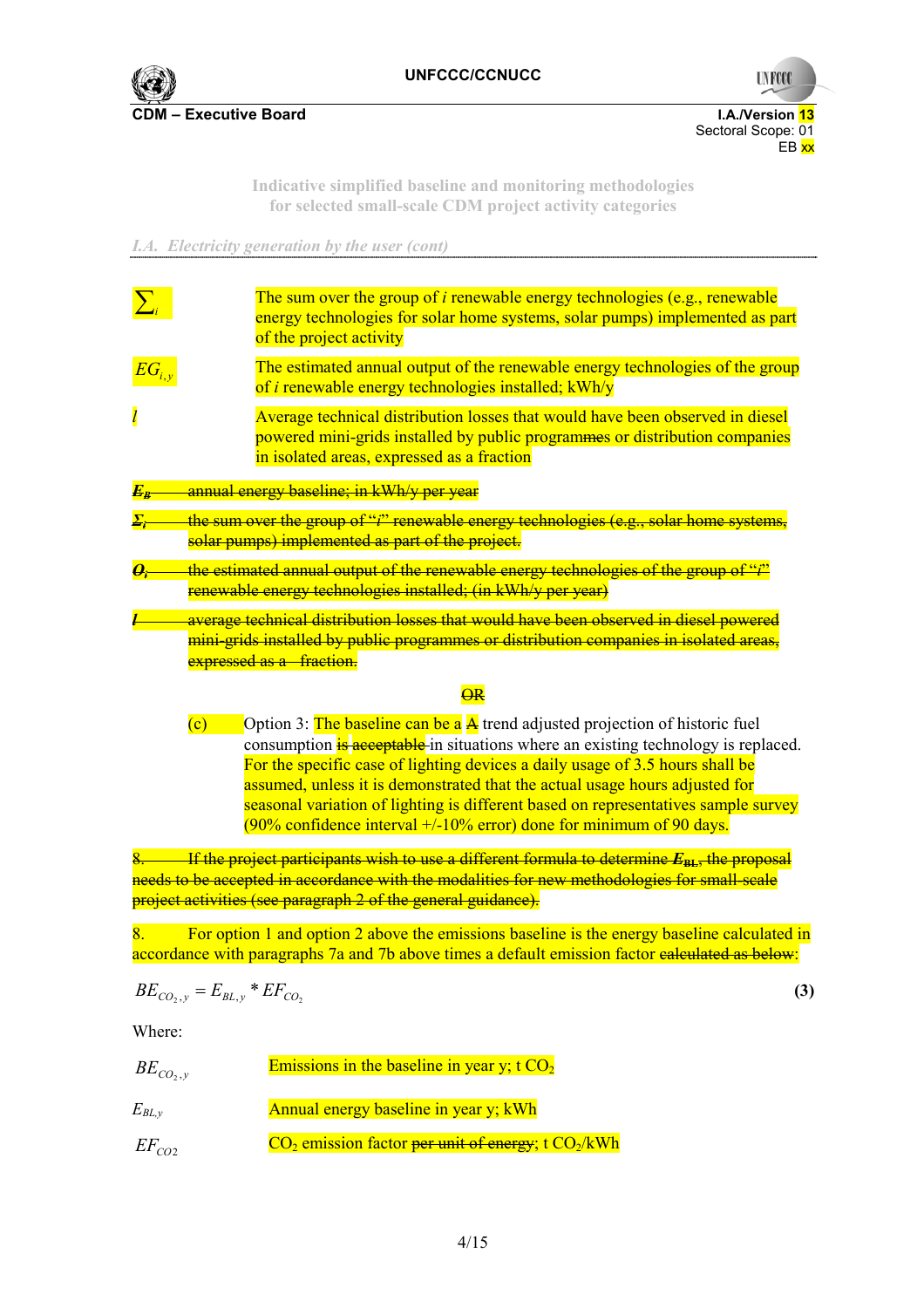

> **Indicative simplified baseline and monitoring methodologies for selected small-scale CDM project activity categories**

## *I.A. Electricity generation by the user (cont)*

For  $EF_{CO2}$  a default value of 0.8 kg  $CO_2$ -e/kWh, which is derived from diesel generation units, may be used. A small-scale project proponent may, with adequate justification use a higher emissions factor from Table I.D.1 under category AMS I.D.

9. In the case of option 3, t<sub>T</sub>he emissions baseline is the historic fuel consumption calculated in accordance with paragraph 7c above times the  $CO<sub>2</sub>$  emission **coefficient** factor for the fuel displaced. IPCC default values for emission **evertificients** factors may be used.

$$
BE_{CO_2,y} = \sum_{j} FC_{j,y} * NCV_j * EF_{CO_2,j}
$$
 (4)

Where:

| $BE_{CO_2, v}$ | Emissions in the baseline in year y; t $CO2$                                                   |
|----------------|------------------------------------------------------------------------------------------------|
| $FC_{i,v}$     | Amount of fuel consumption of fuel type $\frac{1}{r}$ <i>j</i> ; mass or volume unit in year y |
| $NCV_i$        | Net calorific value of fuel type $\frac{1}{i}j$ ; gigajoule per mass or volume unit            |
| $EF_{CO_2,i}$  | $CO2$ emission factor of fuel type $\frac{1}{2}$ j; t $CO2/GI$                                 |
| $\frac{1}{l}j$ | Fuel type used for combustion                                                                  |

For option  $(1)$  and option  $(2)$  above the emissions baseline is the energy baseline calculated in accordance with paragraphs, and above times a default emission factor calculated as belowE<sub>BL,CO2</sub>  $E_{\rm BL}$ \* $E_{\rm CO2, kwh}$ 

For  $EF_{CQ2, kwh}$  The emission factor A a default value of 0.8 kKg  $CO<sub>2</sub>$  e/kWh, which is derived from diesel generation units, may be used for options 7(a) and 7(b). A small-scale project proponent may, with adequate justification use a higher emissions factor from Table I.D.1 under category AMS I.D.

10. In the case of project activities adding renewable energy capacity, if the availability of renewable resources is limited, the impact of a decrease in electricity production from the units installed before the project implementation must be considered.

For the specific case of hydropower plants, this effect could be considered calculating the production of electricity that must be used for the emission reduction calculation with the following procedure:

- $(1)$  Example Example Every year during the crediting period, the energy that would have been produced under in the same hydrological conditions by the units installed before the project is estimated;
- (2) The electricity **generation <del>production</del>** i.e.  $EG_{pJ,hydro,add, y}$  **EG<sub>y</sub> (MWh/ year) that must to** be considered to calculate emission reductions is calculated with the following formula: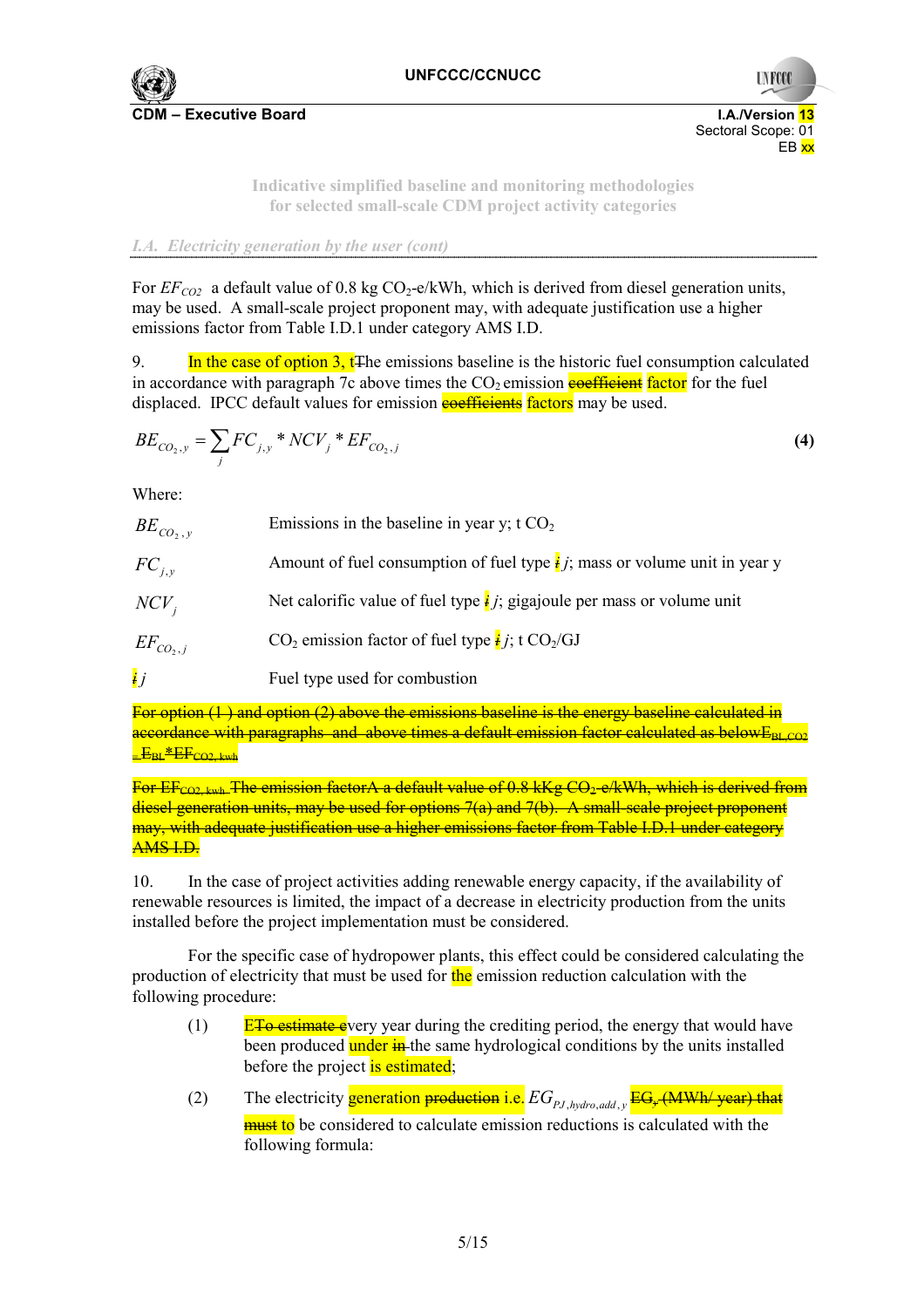

**UNFCC** 

**Indicative simplified baseline and monitoring methodologies for selected small-scale CDM project activity categories** 

*I.A. Electricity generation by the user (cont)*

 $EG_y = TE_y - WTF_y$ 

 $EG_{PJ, hvdro, add, y} = EG_{hvdro, y} - EG_{hvdro, old, y}$  (5)

### Where:

| $EG_{PJ, hydro,add,y}$     | Net increase in electricity generation by hydropower plants in year $y$ that<br>should be considered as the energy baseline $(E_{BI})$ in year y; kWh           |
|----------------------------|-----------------------------------------------------------------------------------------------------------------------------------------------------------------|
| $EG_{hydro, y}$ b          | <b>The total actual electricity produced in year y in the plant (all units); kWh</b>                                                                            |
| $EG_{hydro, old, y}$       | <b>The estimated electricity that would have been produced by the units installed</b><br>before the project under the hydrological conditions of year $y$ ; kWh |
| $\mathrm{EG}_\ast$ ——      | electricity production in year y that should be considered for calculating energy baseline                                                                      |
| (E <sub>BL</sub> ); MWh/y  |                                                                                                                                                                 |
| $\overline{\text{TE}}$ r — | the actual electricity produced in year $y$ in the plant (all units); $\text{MWh/y}$                                                                            |

11. In the case of project activities that involves the addition of renewable energy generation units at an existing renewable power generation facility, where the existing and new units share the use of common and limited renewable resources (e.g. streamflow, reservoir capacity, biomass residues), the potential for the project activity to reduce the amount of renewable resource available to, and thus electricity generation by, existing units must be considered in the determination of baseline emissions, project emissions, and/or leakage, as relevant.

For project activities that involve the addition of new generation units (e.g., turbines) at an existing facility, electricity generation the increase in electricity production associated with the **project** (**EG<sub>y</sub>** in MWh/ year) should be calculated as follows:

$$
\overline{\textbf{EG}_{y}} = \overline{\textbf{TE}_{y}} - \overline{\textbf{WTE}_{y}}
$$

$$
EG_{electrical, add, y} = EG_{electrical, PJ, y} - EG_{electrical, old, y}
$$
(6)

Where:

| $EG_{electrical, add, y}$ | Net increase in electricity generation by renewable energy plant in year $y$ that<br>should be considered as energy baseline $(E_{BL})$ ; kWh                                      |
|---------------------------|------------------------------------------------------------------------------------------------------------------------------------------------------------------------------------|
| $EG_{electrical, PJ, y}$  | Total actual electricity produced in year y by all units, existing and new project<br>units; kWh                                                                                   |
| $EG_{electrical,old, y}$  | <b>Estimated electricity that would have been produced by existing units</b><br>(installed before the project activity) in year $y$ in the absence of the project<br>activity; kWh |

EG*<sup>y</sup>* Electricity generation by renewable energy plant in year y that should be considered for calculating energy baseline ( $E_{\text{BL}}$ ); MWh/y electricity productiongeneration in year y ; MWh/y **TE***y* = the total electricity produced in year *y* by all units, existing and new project units; MWh/y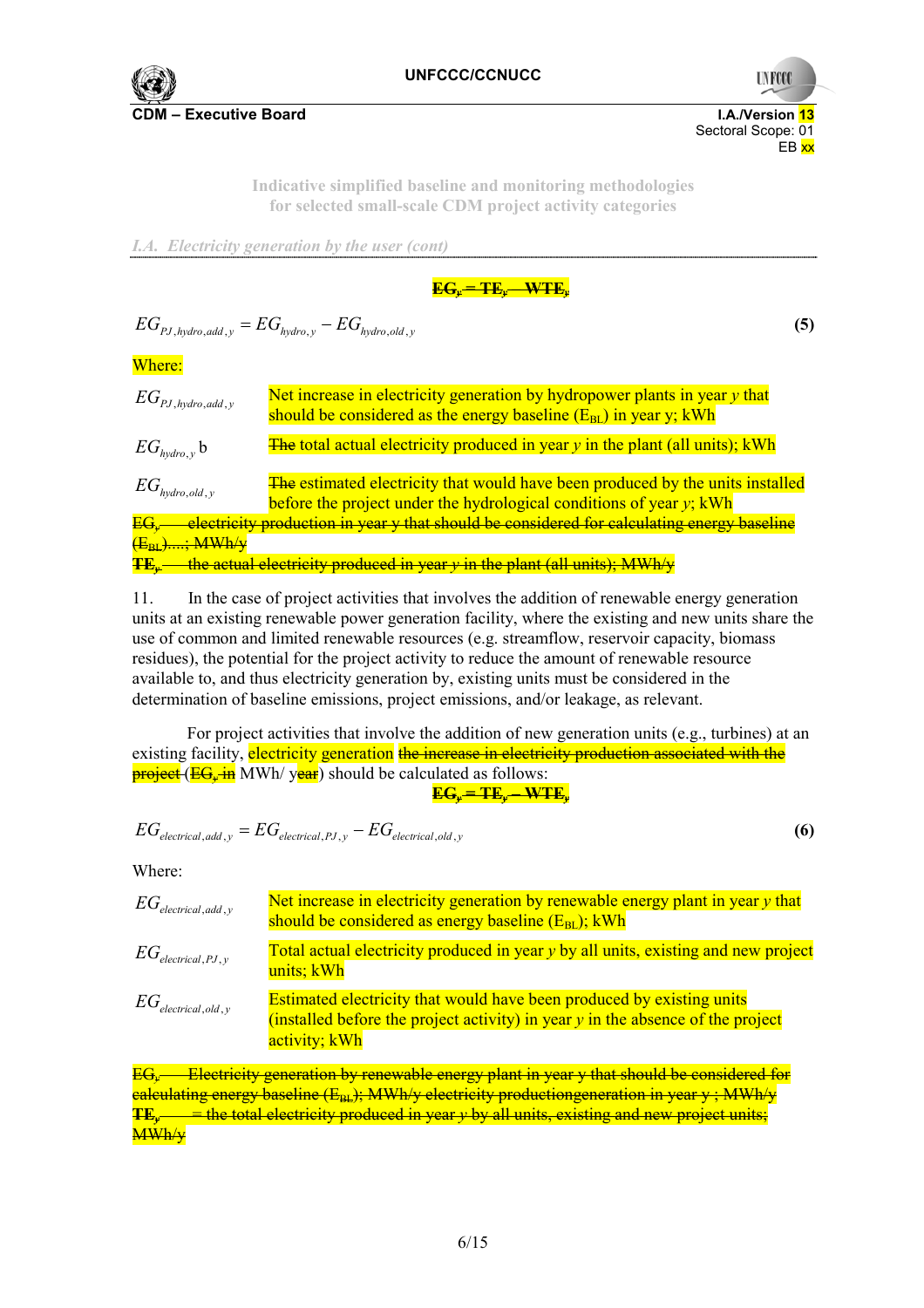

**UNFCC** 

**Indicative simplified baseline and monitoring methodologies for selected small-scale CDM project activity categories** 

*I.A. Electricity generation by the user (cont)*



If the existing units shut down, are derated, or otherwise become limited in production, the project activity should not get credit for generating electricity from the same renewable resources that would have otherwise been used by the existing units (or their replacements). Therefore, the equation for  $EG_{electrical\ old}$ ,  $\frac{WTE_p}{WTE_p}$  still holds, and the value for  $EG_{electrical\ estimated}$ ,  $\frac{WTE_{estimated,y}}{WTE_{estimated} + WTE_{cylinder}}$ should continue to be estimated assuming the capacity and operating parameters are the same as those at the time of the start of the project activity.

If the existing units are subject to modifications or retrofits that increase production, then  $EG_{electrical, old, y}$   $\overline{WTE_y}$  can be estimated using the procedures described for  $EG_{BL, electrical}$ *retrofit*EGbaselinebelow.

12. For project activities that seek to retrofit or modify an existing facility for renewable energy generation the baseline scenario is the following:

In the absence of the CDM project activity, the existing facility would continue to provide electricity (*EG<sub>baselineBL,electrical, retrofity*) in MWh/year) at historical average levels (*EG<sub>historical, electrcial,y*)</sub></sub> in MWh/year), until the time at which the generation facility would be likely to be replaced or retrofitted in the absence of the CDM project activity (DATE<sub>BaselineLaselineRRetrofit</sub>). From that point of time onwards, the baseline scenario is assumed to correspond to the project activity, and baseline electricity production  $\sqrt{\text{EG}_{\text{BL-Retrofile}}\text{EG}_{\text{baseline}}}$  is assumed to equal project electricity production  $\sqrt{EG_{PI_{32}}}$ , in MWh/year), and no emission reductions are assumed to occur.

EGbBL,Retrofit,yaseline EGretro, PJ,y = MAX(EGhistorical,y, EGestimated,*y*) until DATEBaselineRetrofit

 $EG_{BL\; electrical\; retrofit}$   $_{v} = MAX(EG_{historical\; electrical}, EG_{estimated\; electrical\; v})$  until  $DATE_{RacelineRretroft}$  (8)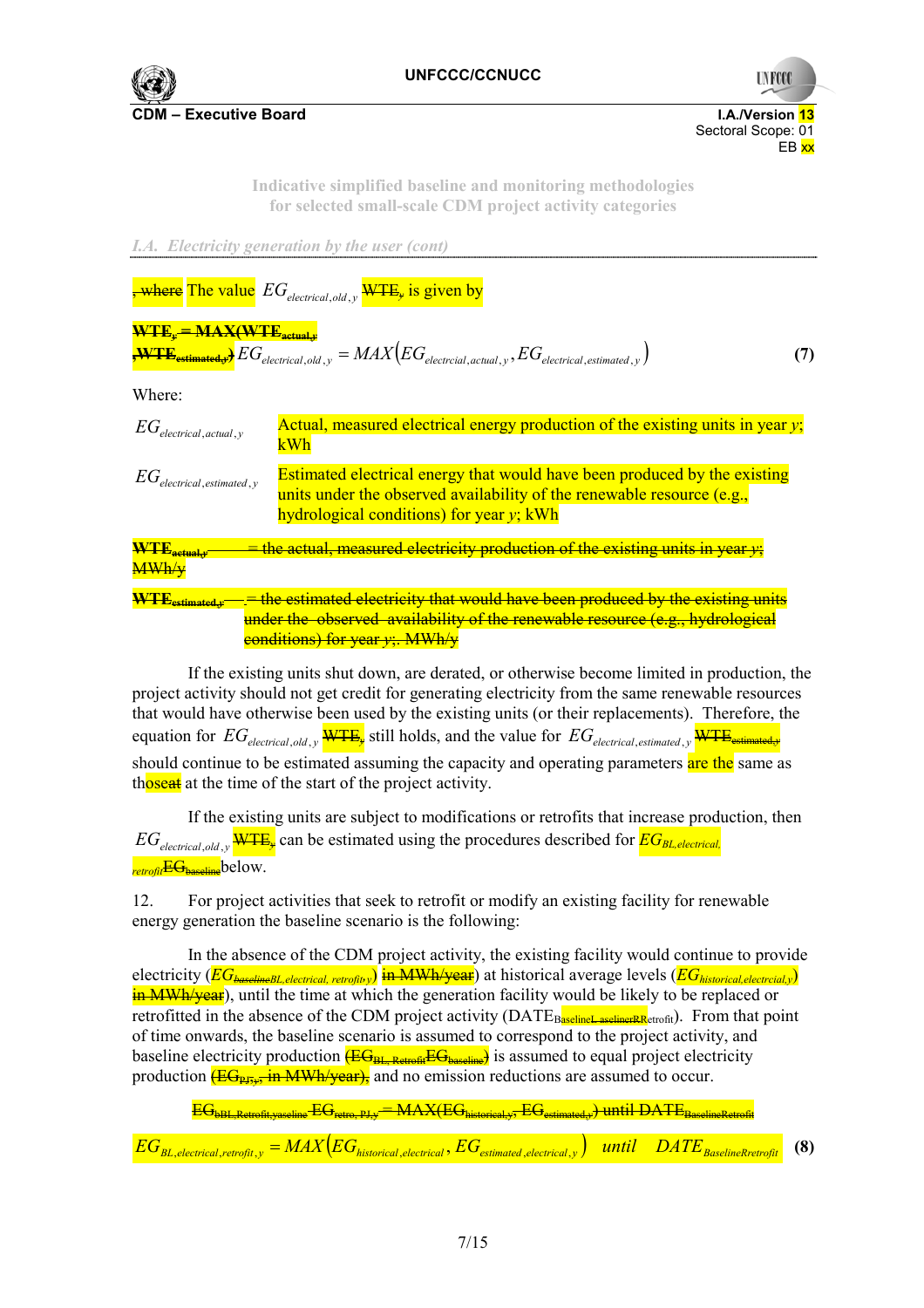

**CDM – Executive Board I.A./Version 13** 

 Sectoral Scope: 01 en de la provincia de la provincia de la provincia de la provincia de la provincia de la provincia de la provi

**UNFCO** 

**Indicative simplified baseline and monitoring methodologies for selected small-scale CDM project activity categories** 

*I.A. Electricity generation by the user (cont)*

# EG<sub>baseline</sub> EG<sub>BL, Retrofit</sub> = EG<sub>PL,</sub>, on/after DATE<sub>BL</sub>

| Where:                                      |                                                                                                                                                                                                                                                                                                                                                |
|---------------------------------------------|------------------------------------------------------------------------------------------------------------------------------------------------------------------------------------------------------------------------------------------------------------------------------------------------------------------------------------------------|
| $\overline{EG}_{BL,electrical, retrofit,y}$ | Electrical energy production by an existing facility in the absence of<br>the project activity; MWh/y kWh                                                                                                                                                                                                                                      |
| $EG_{historical, electrical}$               | Average of historical annual electricity levels delivered by the<br>existing facility, spanning all data from the most recent available<br>year (or month, week or other time period) to the time at which the<br>facility was constructed, retrofit, or modified in a manner that<br>significantly affected output (i.e., by 5% or more); kWh |
| $EG_{estimated\, electrical,\, ,y}$         | Estimated electrical energy that would have been produced by the<br>existing units under the observed availability of renewable resource<br>$(e.g., hydrological conditions)$ in year y; kWh                                                                                                                                                   |
| DATE <sub>BaselineRL</sub> -retrofit        | Date at which the existing generation facility is likely to be replaced<br>or retrofitted in the absence of the CDM project activity                                                                                                                                                                                                           |

The eEnergy bBaseline **emissions**  $(E_{BL} B E_x \text{ in } t C Q_2)$  is are then, the product of the baseline emissions factor (EF<sub>y</sub> in t CO<sub>2</sub>/MWh), times the electricity supplied by the project activity (*EG <sub>PJ, electrical, retrofit, y* in MWh/y) minus the baseline electricity supplied in the case of</sub> modified or retrofit facilities (*EG<sub>baselineBL, electrical,retrofit*, **in MWh/y**), as follows:</sub>

#### $\overline{\textbf{BE}_{\textbf{y}}} = \overline{\textbf{E}} \overline{\textbf{G}}_{\textbf{Pfw}} - \overline{\textbf{E}} \overline{\textbf{G}}_{\textbf{baseline}} \}$  . EF<sub>*y*</sub>

where:

$$
E_{BL,y} = (EG_{PJ,retrofit,y} - EG_{BL,retrofit,y})
$$
\n(9)

Where:

*E<sub>BL</sub>*, *E<sub>BL</sub>*, *P* Annual energy baseline in year y; kWh *EG<sub>PI</sub> electrical retrofit*, *y* Electricity supplied by the project activity in year y (after retrofit); kWh *EG<sub>BL, retrofit,v* **Electricity supplied by an existing facility in the absence of the**</sub> project activity in year y (before retrofit); kWh

*EGhistorical, electrical* is the average of historical electricity levels delivered by the existing facility, spanning all data from the most recent available year (or month, week or other time period) to the time at which the facility was constructed, retrofit, or modified in a manner that significantly affected output (i.e., by  $5\%$  or more), expressed in **kilowatt-hour** per year. A minimum of 5 years (60 months) (excluding abnormal years) of historical generation data is required in the case of hydro facilities. For other facilities, a minimum of 3 years of data is required. In the case that 5 years of historical data (or three years in the case of non-hydro project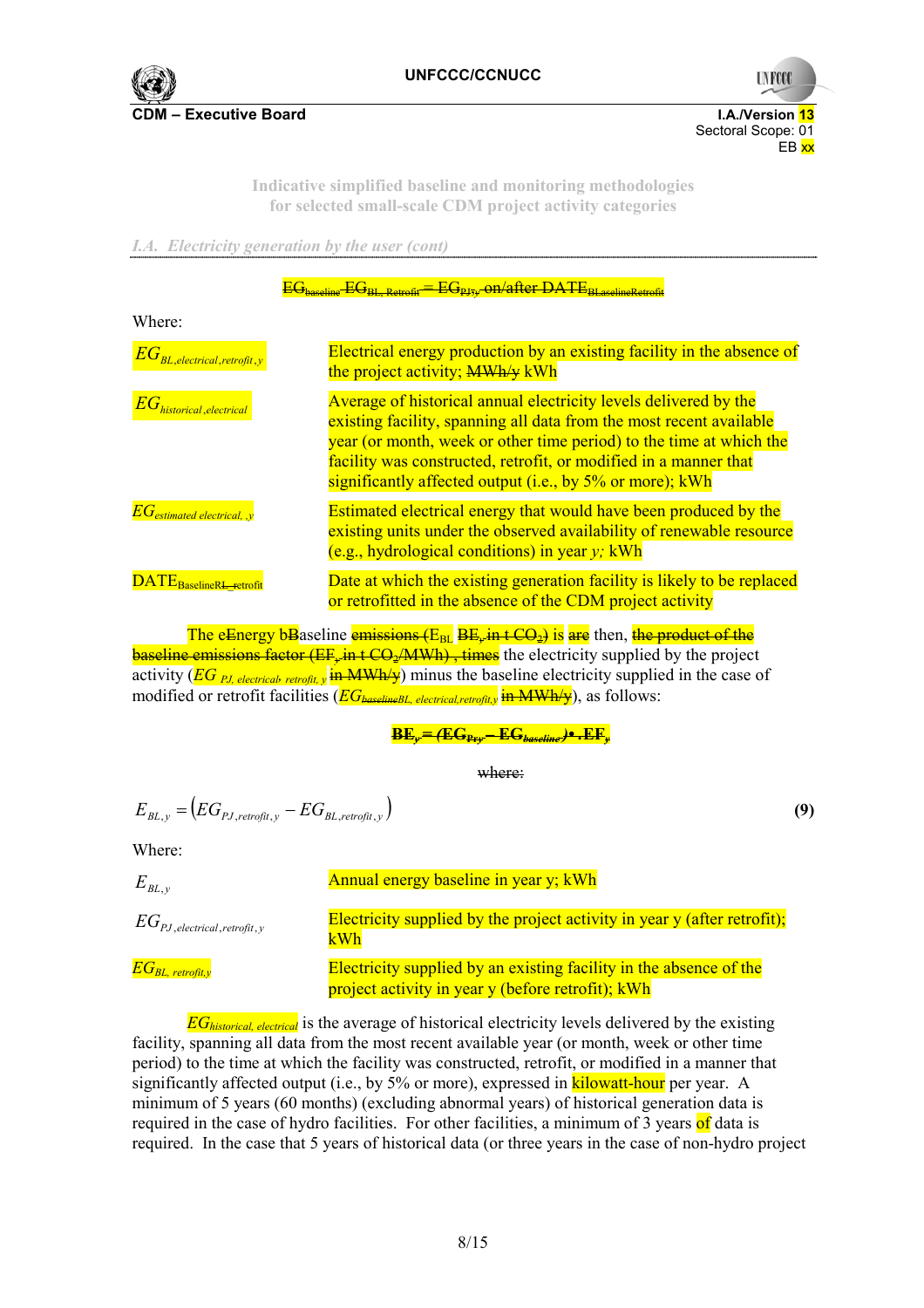

**UNFCC** 

**Indicative simplified baseline and monitoring methodologies for selected small-scale CDM project activity categories** 

## *I.A. Electricity generation by the user (cont)*

activities) are not available e.g., due to recent retrofits or exceptional circumstances as described in footnote $8 - a$  new methodology or methodology revision must be proposed.

*EGestimated,y* is the estimated electricity that would have been produced by the existing units under the observed availability of renewable resource (e.g. hydrological conditions) for year *y*.

All project electricity generation above baseline levels ( $\overline{EG}_{\text{baseline}}EG_{BL, \text{electrical, retrofit},y}$ ) would have otherwise been generated by the operation of power plants and by the addition of new generation sources.

In order to estimate the point in time when the existing equipment would need to be replaced in the absence of the project activity ( $\text{DATE}$  $\text{Base}$  $\text{Base}$  $\text{Base}$ <sub>rRetrofit</sub>), project participants may take the following approaches into account:

- (a) The typical average technical lifetime of the equipment type may be determined and documented, taking into account common practices in the sector and country, e.g., **based** on the basis of industry surveys, statistics, technical literature, etc.
- (b) The common practices of the responsible company regarding replacement schedules may be evaluated and documented, e.g., **based on the basis of** historical replacement records for similar equipment.

The point in time when the existing equipment would need to be replaced in the absence of the project activity should be chosen in a conservative manner: that is  $\frac{1}{1}$ . if a range is identified, the earliest date should be chosen.

#### **Leakage**

13. If the energy generating equipment is transferred from another activity or if the existing equipment is transferred to another activity, leakage is to be considered.

### **Monitoring**

14. Monitoring shall consist of:

- (a) An annual check of all systems or a sample thereof to ensure that they are still operating (other evidence of continuing operation, such as on-going rental/lease payments could be a substitute).
- (b) Metering the electricity generated by all systems  $\frac{d}{dx}$  a sample thereof.

15. For projects where only biomass or biomass and fossil fuel are used the amount of biomass and fossil fuel input shall be monitored.

<sup>&</sup>lt;sup>8</sup> Data for periods affected by unusual circumstances such as natural disasters, conflicts, and transmission constraints shall be excluded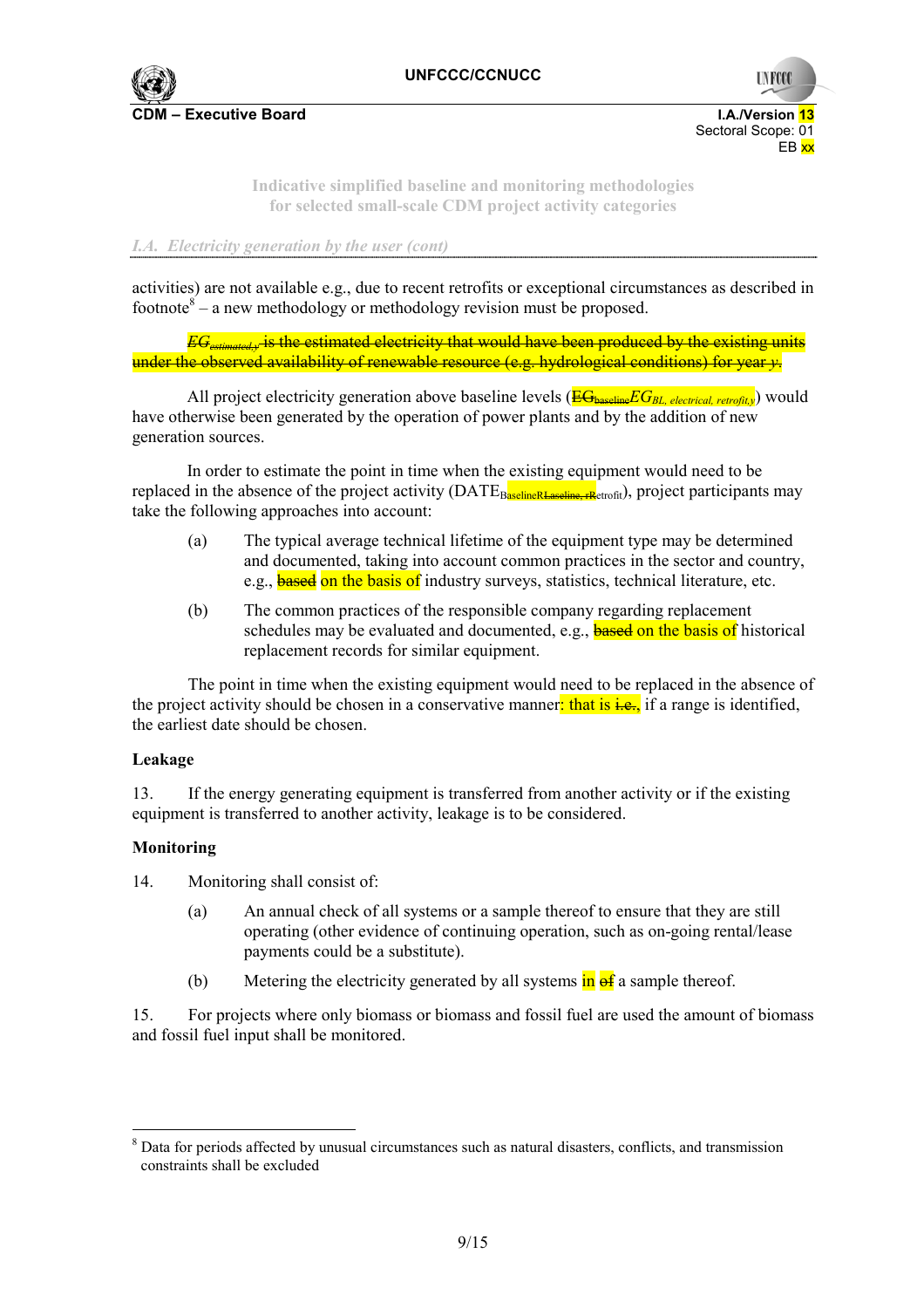**UNFCO**  Sectoral Scope: 01 en de la provincia de la provincia de la provincia de la provincia de la provincia de la provincia de la provi

> **Indicative simplified baseline and monitoring methodologies for selected small-scale CDM project activity categories**

#### *I.A. Electricity generation by the user (cont)*

16. For projects consuming biomass, a specific fuel consumption<sup>9</sup> of each type of fuel (biomass or fossil) to be used should be specified *ex ante*. The consumption of each type of fuel shall be monitored.

17. If fossil fuel is used, the electricity generation metered should be adjusted to deduct by deducting the electricity generation from fossil fuels using the specific fuel consumption and the quantity of fossil fuel consumed.

18. If more than one type of biomass fuel is consumed, each shall be monitored separately.

19. The amount of electricity generated using biomass fuels calculated as per paragraph 17 shall be compared with the amount of electricity generated calculated using specific fuel consumption and amount of each type of biomass fuel used. The lower of the two values should be used to calculate emission reductions.

### **Project activity under a programme of activities**

The following conditions apply for use of this methodology in a project activity under a programine of activities:

21. In the specific case of biomass project activities the applicability of the methodology is limited to either project activities that use biomass residues only or biomass from dedicated designated plantations complying with the applicability conditions of AM0042 as in Aannex 1 of this document.

22. In the specific case of biomass project activities the determination of leakage shall be done following the general guidance for leakage in small-scale biomass project activities (attachment C of appendix  $B<sup>10</sup>$  of simplified modalities and procedures for small-scale clean development mechanism project activities) or following the **prescriptions** procedures included in the leakage section of AM0042.  $\frac{1}{100}$  as in Aannex 1 of this document. In case the project activity involves the replacement of equipment and the leakage **effect** from  $\theta$  af the use of the replaced equipment in another activity is neglected, because the replaced equipment is scrapped, an independent monitoring of scrapping of replaced equipment needs to be implemented. The monitoring should include a check if the number of project activity equipment distributed by the project and the number of scrapped equipment correspond with each other. For this purpose scrapped equipment should be stored until such correspondence has been checked. The scrapping of replaced equipment should be documented and independently verified.

<sup>&</sup>lt;sup>9</sup> Specific fuel consumption is the fuel consumption per unit of electricity generated (e.g., tonnes of bagasse per megawatt-hourMWh).<br><sup>10</sup> Available on http://cdm.unfccc.int/methodologies/SSCmethodologies/approved.html.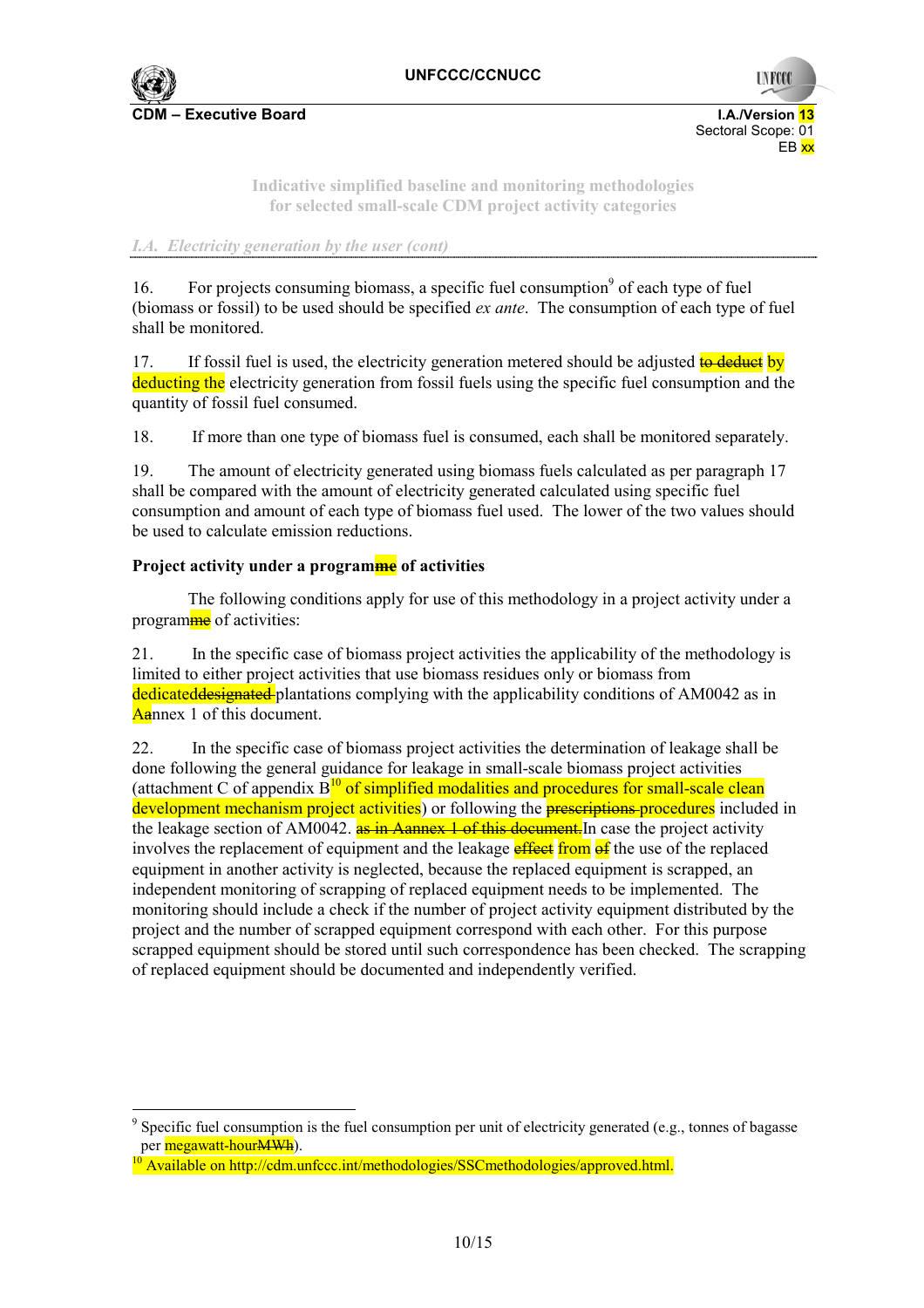

**UNFCCC** 

**Indicative simplified baseline and monitoring methodologies for selected small-scale CDM project activity categories** 

*I.A. Electricity generation by the user (cont)*

Annex 1 (applicability conditions and guidance on leakage below concerns pProject activity under a programme of activities ) meApplicability The methodology is applicable under the following conditions: • The project activity involves the installation of a new grid-connected power plant that is mainly fired with renewable biomass from a dedicated plantation (fossil fuels or other types of biomass may be co-fired). **Prior to the implementation of the project activity, no power was generated at the** project site (i.e., the project plant does not substitute or amend any existing power generation at the project site).; • The geographic and system boundaries for the relevant electricity grid can be clearly identified and information on the characteristics of the grid is available.; **Biomass used by the project facility is not stored for more than one year.;** • The dedicated plantation must be newly established as part of the project activity for the purpose of supplying biomass exclusively to the project. • The biomass from the plantation is not chemically processed (e.g., esterification to produce biodiesel, production of alcohols from biomass, etc.) prior to combustion in the project plant; but however, it may be processed mechanically or be dried.; • The site preparation does not cause longer-term net emissions from soil carbon. Carbon stocks in soil organic matter, litter and deadwood can be expected to decrease more due to soil erosion and human intervention or increase less in the absence of the project activity; • The land area of the dedicated plantation will be planted by direct planting and/or seeding: **• After harvest, regeneration will occur either by direct planting or natural sprouting;** • Grazing will not occur within the plantation; • No irrigation is undertaken for the biomass plantations; • The land area where the dedicated plantation will be established is, prior to project implementation, severely degraded and in absence of the project activity would have not been used for any other agricultural or forestry activity. The land degradation can be demonstrated using one or more of the following indicators: (a) Vegetation degradation, e.g., - crown cover of pre-existing trees has decreased in the recent past for reasons other than sustainable harvesting activities; (b) Soil degradation, e.g., soil erosion has increased in the recent past; - soil organic matter content has decreased in the recent past. (c) Anthropogenic influences, e.g., - there is a recent history of loss of soil and vegetation due to anthropogenic actions; and - demonstration that there exist anthropogenic actions/activities that prevent the possible occurrence of natural regeneration.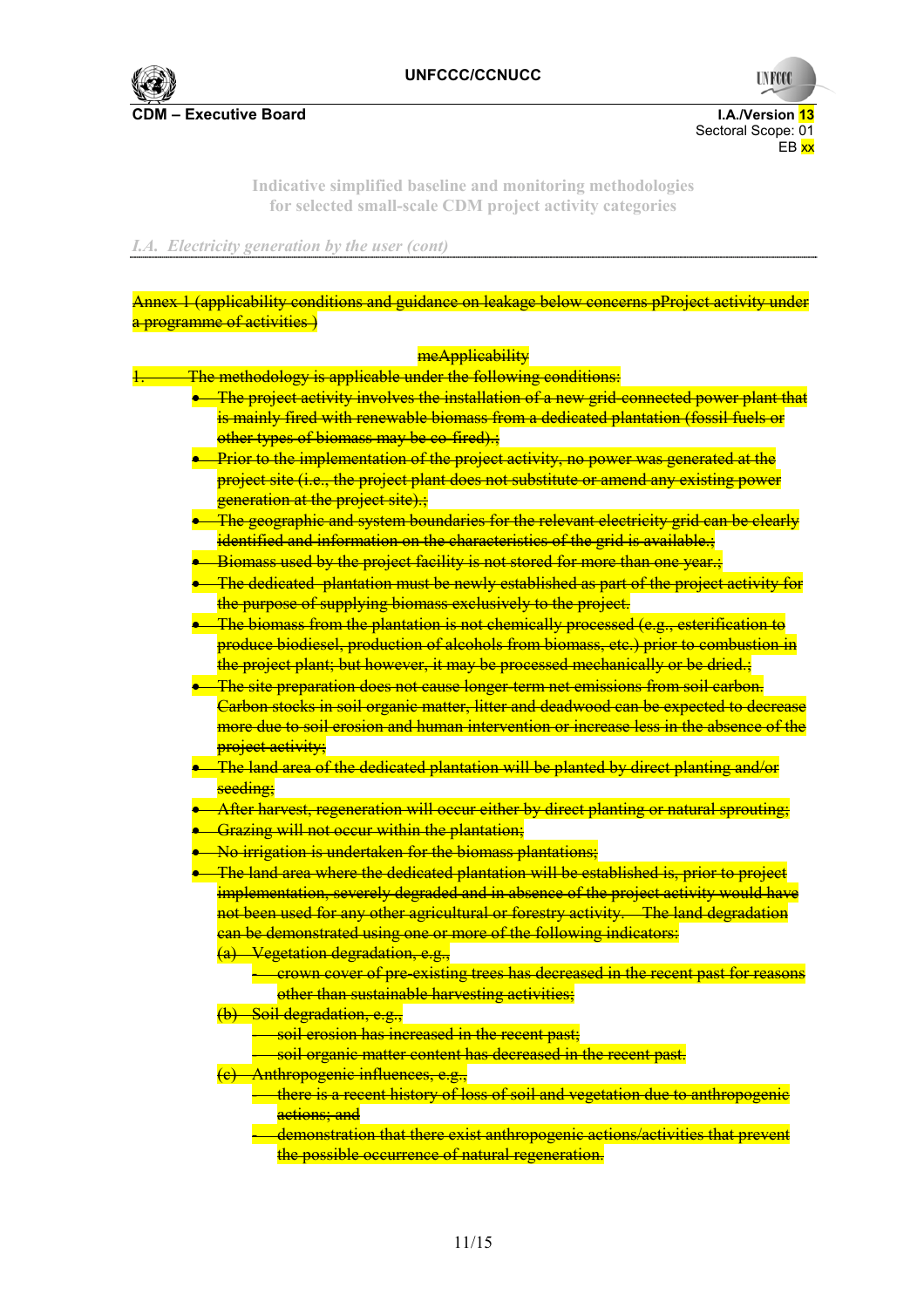

**UNFCCC** 

**Indicative simplified baseline and monitoring methodologies for selected small-scale CDM project activity categories** 

#### *I.A. Electricity generation by the user (cont)*

#### **Leakage**

2. An important potential source of leakage for this project activity is an increase in emissions from fossil fuel combustion or other sources due to diversion of biomass residues from other uses to the project plant as a result of the project activity.

If biomass residues are co-fired in the project plant, project participants shall demonstrate that the use of the biomass residues does not result in an increase in d use of fossil fuel consumption s or other GHG emissions elsewhere. For this purpose, project participants shall assess as part of the monitoring the supply situation for each type of biomass residue *k* used in the project plant. Table 6 below outlines the options that may be used to demonstrate that the biomass residues used in the plant did not increase fossil fuel consumption or other GHG emissions elsewhere.

| B <sub>1</sub>           | The biomass residues are dumped or left to decay under mainly aerobic conditions. This applies,      |
|--------------------------|------------------------------------------------------------------------------------------------------|
|                          | for example, to dumping and decay of biomass residues on fields.                                     |
| $\overline{{\bf B2}}$    | The biomass residues are dumped or left to decay under clearly anaerobic conditions. This            |
|                          | applies, for example, to deep landfills with more than 5-meter depth. This does not apply to         |
|                          | biomass residues that are stock-piled or left to decay on fields.                                    |
| <u>B3</u>                | The biomass residues are burnt in an uncontrolled manner without utilizing them for energy           |
|                          | <b>purposes.</b>                                                                                     |
| Β4                       | <u>The biomass residues are sold to other consumers in the market and the predominant use of the</u> |
|                          | biomass residues in the region/country is for energy purposes (heat and/or power generation).        |
| B <sub>5</sub>           | The biomass residues are used as feedstock in a process $(e.g.$ in the pulp and paper industry)      |
| B6                       | <u>The biomass residues are used as fertilizer</u>                                                   |
| $\overline{{\bf B7}}$    | The proposed project activity not undertaken as a CDM project activity (use of the biomass           |
|                          | residues in the project plant)                                                                       |
| $\overline{\mathbf{B8}}$ | Any other use of the biomass residues.                                                               |

B1 The biomass residues are dumped or left to decay under mainly aerobic conditions. This applies, for example, to dumping and decay of biomass residues on fields.

B2 The biomass residues are dumped or left to decay under clearly anaerobic conditions. This applies, for example, to deep landfills with more than 5 meters. This does not apply to biomass residues that are stock-piled<sup>-</sup>or left to decay on fields.

B3 The biomass residues are burnt in an uncontrolled manner without utilizing them for energy **purposes.** 

B4 The biomass residues are sold to other consumers in the market and the predominant use of the biomass residues in the region/country is for energy purposes (heat and/or power generation)

B5 The biomass residues are used as feedstock in a process (e.g. in the pulp and paper industry) B6 The biomass residues are used as fertilizer

B7 The proposed project activity not undertaken as a CDM project activity (use of the biomass residues in the project plant)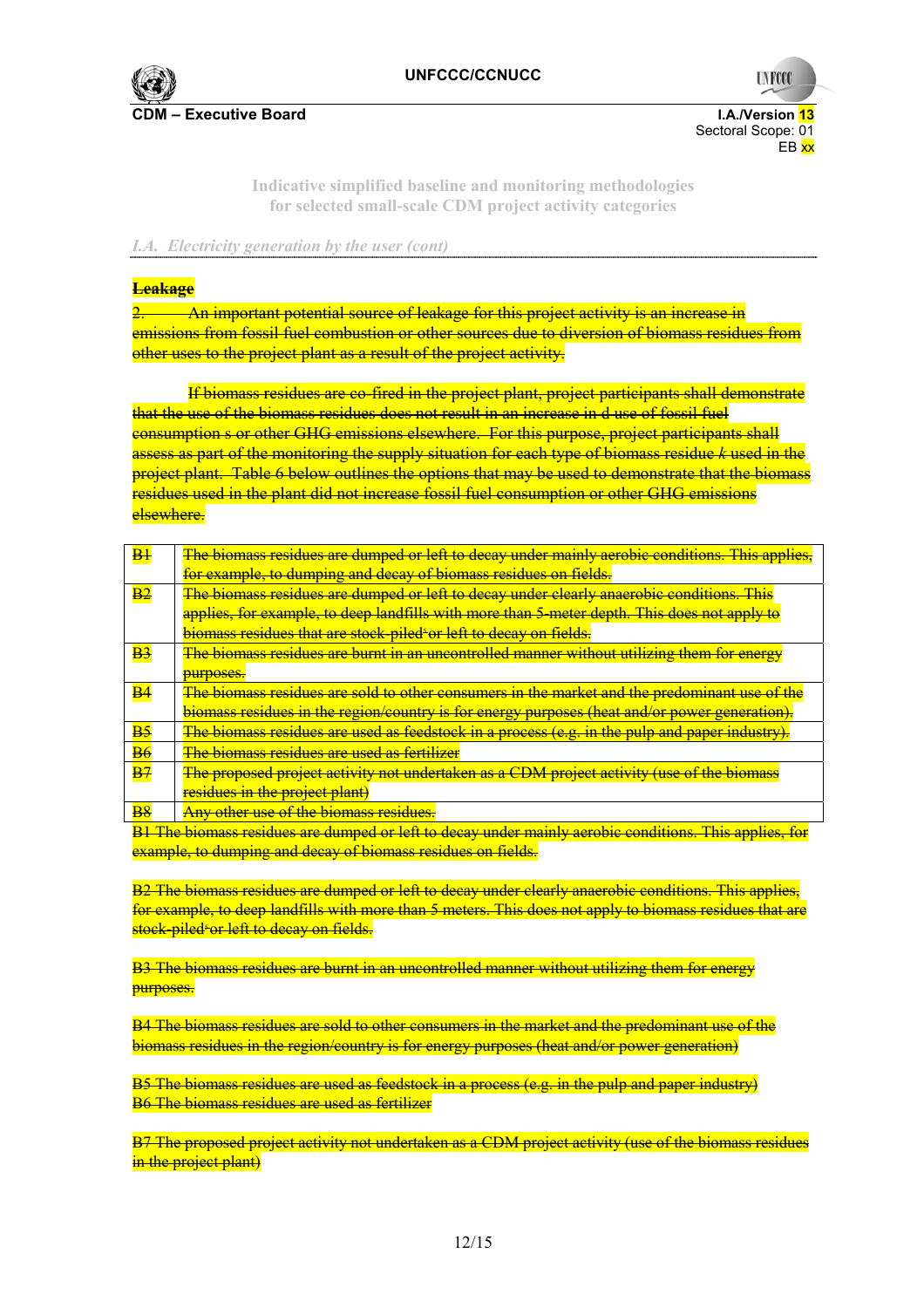

Sectoral Scope: 01<br>EB xx en de la provincia de la provincia de la provincia de la provincia de la provincia de la provincia de la provi

**UNFCCC** 

**Indicative simplified baseline and monitoring methodologies for selected small-scale CDM project activity categories** 

### *I.A. Electricity generation by the user (cont)*

#### **B8 Any other use of the biomass residues**

Which approach should be used depends on the most plausible baseline scenario for the use of the biomass residues. Where scenarios B1, B2 or B3 apply, use approaches L<sub>1</sub>, L<sub>2</sub> and/or L<sub>3</sub>. Where scenario B4 applies, use approaches  $L_2$  or  $L_3$ . Where scenario B5 applies, use approach  $L_4$ .

#### **Table 6. Approaches to rule out leakage**

| E <sub>1</sub> | Demonstrate that at the sites where the project activity is supplied from with biomass                             |
|----------------|--------------------------------------------------------------------------------------------------------------------|
|                | residues, the biomass residues have not been collected or utilized (e.g., as fuel, fertilizer or                   |
|                | feedstock) but have been dumped and left to decay, land-filled or burnt without energy                             |
|                | generation (e.g., field burning) prior to the implementation of the project activity.                              |
|                | Demonstrate that this practice would continue in the absence of the CDM project activity,                          |
|                | e.g., by showing that in the monitored period no market has emerged for the biomass                                |
|                | residues considered or by showing that it would still not be feasible to utilize the biomass                       |
|                | residues for any purposes (e.g., owing to due to the remote location where the biomass                             |
|                | residue is generated).                                                                                             |
| $E_2$          | Demonstrate that there is an abundant surplus of the biomass residue, which is not utilized,                       |
|                | in the region of the project activity which is not utilized. For this purpose, demonstrate that                    |
|                | the quantity of available biomass residues of type k in the region is at least 25% larger than                     |
|                | the quantity of biomass residues of type k that are utilized (e.g., for energy generation or as                    |
|                | feedstock), including the project plant.                                                                           |
| L <sub>3</sub> | Demonstrate that suppliers of the type of biomass residue in the region of the project                             |
|                | activity are not able to sell all of their biomass residues. For this purpose, project                             |
|                | participants shall demonstrate that the ultimate supplier of the biomass residue (who                              |
|                | supplies the project) and a representative sample of suppliers of the same type of biomass                         |
|                | residue in the region had a surplus of biomass residues (e.g., at the end of the period during                     |
|                | which biomass residues are sold), which they could not sell and which are not utilized.                            |
| $L_4$          | Identify the consumer that would use the biomass residue in the absence of the project                             |
|                | activity (e.g., the former consumer). Demonstrate that this consumer has substituted the                           |
|                | biomass residue diverted to the project with other types of biomass residues (and not with                         |
|                | fossil fuels or other types of biomass than biomass residues <sup>11</sup> ) by showing that the former            |
|                | <mark>user only fires biomass residues for which leakage can be ruled out using approaches L<sub>2</sub> or</mark> |
|                | L <sub>3</sub> . Provide credible evidence and document the types and amounts of biomass residues                  |
|                | used by the former user as replacement for the biomass residue fired in the project activity                       |
|                | and apply approaches L <sub>2</sub> or L <sub>3</sub> to these types of biomass residues. Demonstrate that the     |
|                | substitution of the biomass residues used in the project activity with other types of biomass                      |
|                | residues does not require a significant additional energy input except for the transportation                      |
|                | of the biomass residues.                                                                                           |

Where If project participants wish to use approaches  $L_2$ ,  $L_3$  or  $L_4$  to assess leakage effects, they shall clearly define the geographical boundary of the region and document it in the draft

<sup>&</sup>lt;sup>11</sup> The generation of other types of biomass than biomass residues may be involved with significant GHG emissions, for example, from cultivation or harvesting.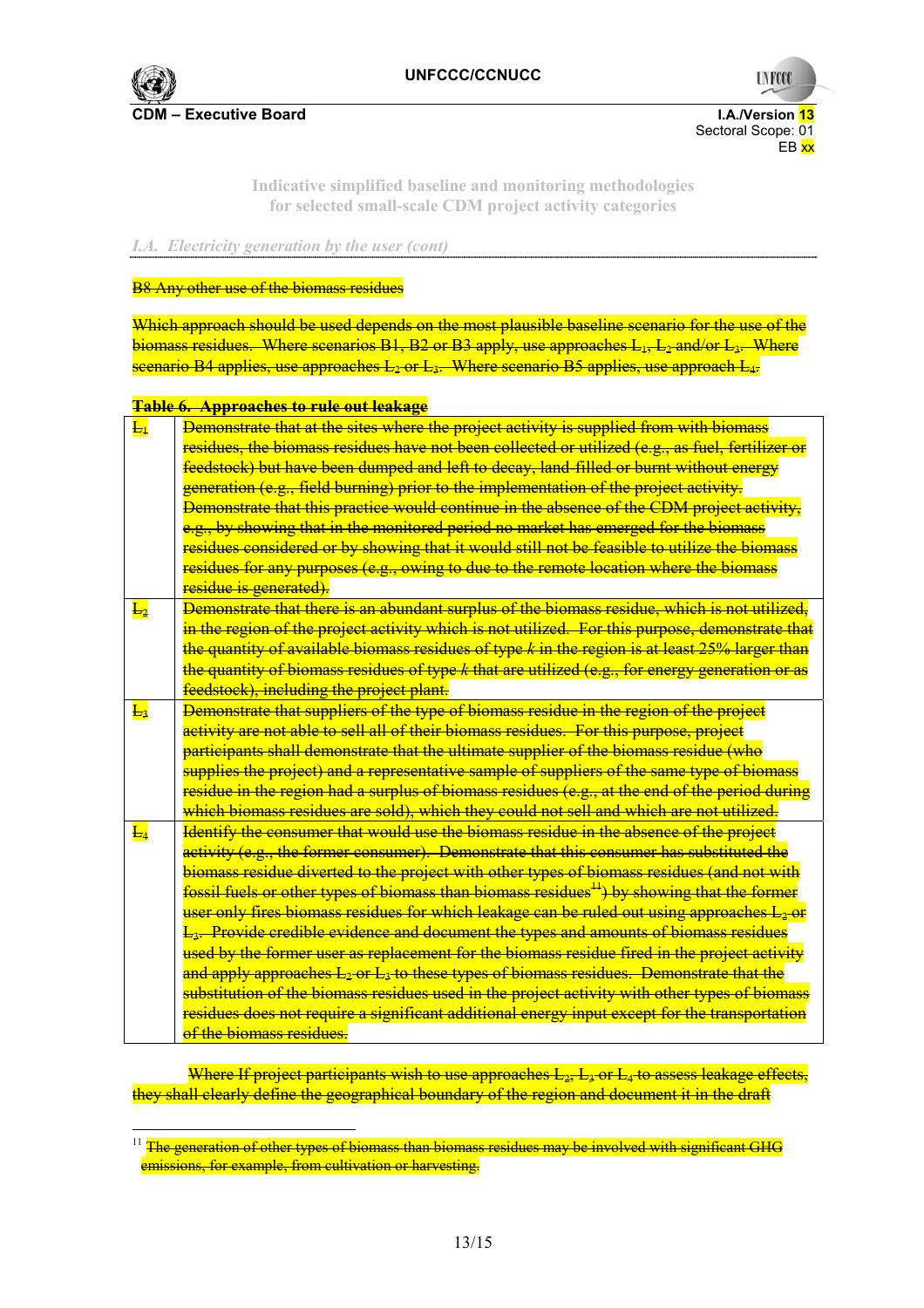

**UNFCCC** 

**Indicative simplified baseline and monitoring methodologies for selected small-scale CDM project activity categories** 

#### *I.A. Electricity generation by the user (cont)*

CDM-PDD. In defining the geographical boundary of the region, project participants should take the usual distances for biomass transports into account:, that isi.e., if biomass residues are transported up to 50 km, the region may cover a radius of 50 km around the project activity. In any case, the region should cover a radius around the project activity of at least 20 km but not more than 200 km. Once defined, the region should not be changed during the crediting period(s).

Project participants shall apply a leakage penalty to the quantity of biomass residues, for which project participants cannot demonstrate with one of the approaches above that the use of the biomass residue does not result in leakage. The leakage penalty aims at adjusting emission reductions for leakage effects in a conservative manner, assuming that this quantity of biomass residues is substituted by the most carbon intensive fuel in the country.

If for a certain biomass residue type *k* used in the project leakage effects cannot be ruled out with one of the approaches above, leakage effects for the year *y* shall be calculated as follows:

$$
LE_y = EF_{CO_2, LE} \cdot \sum_h FC_{biomass, h, y} \cdot NCV_h \tag{10}
$$

| <u> Where:</u>                             |                                                                                                     |
|--------------------------------------------|-----------------------------------------------------------------------------------------------------|
| LE.                                        | <b>ILeakage emissions during the year y;</b> $(t \text{ CO}_2/\text{yr})$                           |
| $\overline{\textit{EF}}_{\textit{CO2.LE}}$ | $CO2$ emission factor of the most carbon intensive fuel used in the country; (t $CO2/GI$ )          |
| $BF_{LE}$ F $C_{bi}$                       | <del>qQuantity of biomass residue type hn used for heat generation as a result of the project</del> |
| <mark>omass.hn.v</mark>                    | activity during the year y and for which leakage can not be ruled out using one of the              |
|                                            | approaches $L_1$ , $L_2$ , $L_3$ or $L_4$ ; (tons of dry matter (d.m.) or liter)                    |
| $\textit{NCF}_{\textit{n}}$                | nNet calorific value of the biomass residue type hn; (GJ/ton d.m. of dry matter or GJ/liter)        |
| $h\mathrm{N}$                              | bBiomass residue type hn for which leakage can not be ruled out using one of the                    |
|                                            | <del>approaches L<sub>1</sub>, L<sub>2</sub>, L<sub>2</sub> or L<sub>4</sub></del>                  |

In case of approaches L<sub>1</sub>, *FCBF* biomassLE kn, y corresponds to the quantity of biomass residue type *hn* that is obtained from the relevant source or sources.

In case of approaches L<sub>2</sub> or L<sub>3</sub>, *FCBF<sub>biomassLE hn*, corresponds to *FC*<sub>biomass</sub>, *PLk*, the quantity</sub> of biomass residue type *k* used in the project plant as a result of the project activity during the year  $\overline{GF_{\text{G}}(F_{\text{G}}(F_{\text{G}}(F_{\text{G}}(F_{\text{G}}(F_{\text{G}}(F_{\text{G}}(F_{\text{G}}(F_{\text{G}}(F_{\text{G}}(F_{\text{G}}(F_{\text{G}}(F_{\text{G}}(F_{\text{G}}(F_{\text{G}}(F_{\text{G}}(F_{\text{G}}(F_{\text{G}}(F_{\text{G}}(F_{\text{G}}(F_{\text{G}}(F_{\text{G}}(F_{\text{G}}(F_{\text{G}}(F_{\text{G}}(F_{\text{G}}(F_{\text{G}}$ 

In case of approach  $L_4$ ,  $(FC_{biomass,h,v} \cdot NCV_h)$  corresponds to the lower value of the

following quantities:

(a) The quantity of fuel types *m*, expressed in energy quantities, that are used by the former user of the biomass residue type *k* and for which leakage can not be ruled out because the fuels used are either (i) fuels types other than biomass residues (e.g., fossil fuels or biomass types other than biomass residues) or (ii) are biomass residues but leakage can not be ruled out for those types of biomass residues with approaches  $L_2$  or  $L_3$ ; as follows: